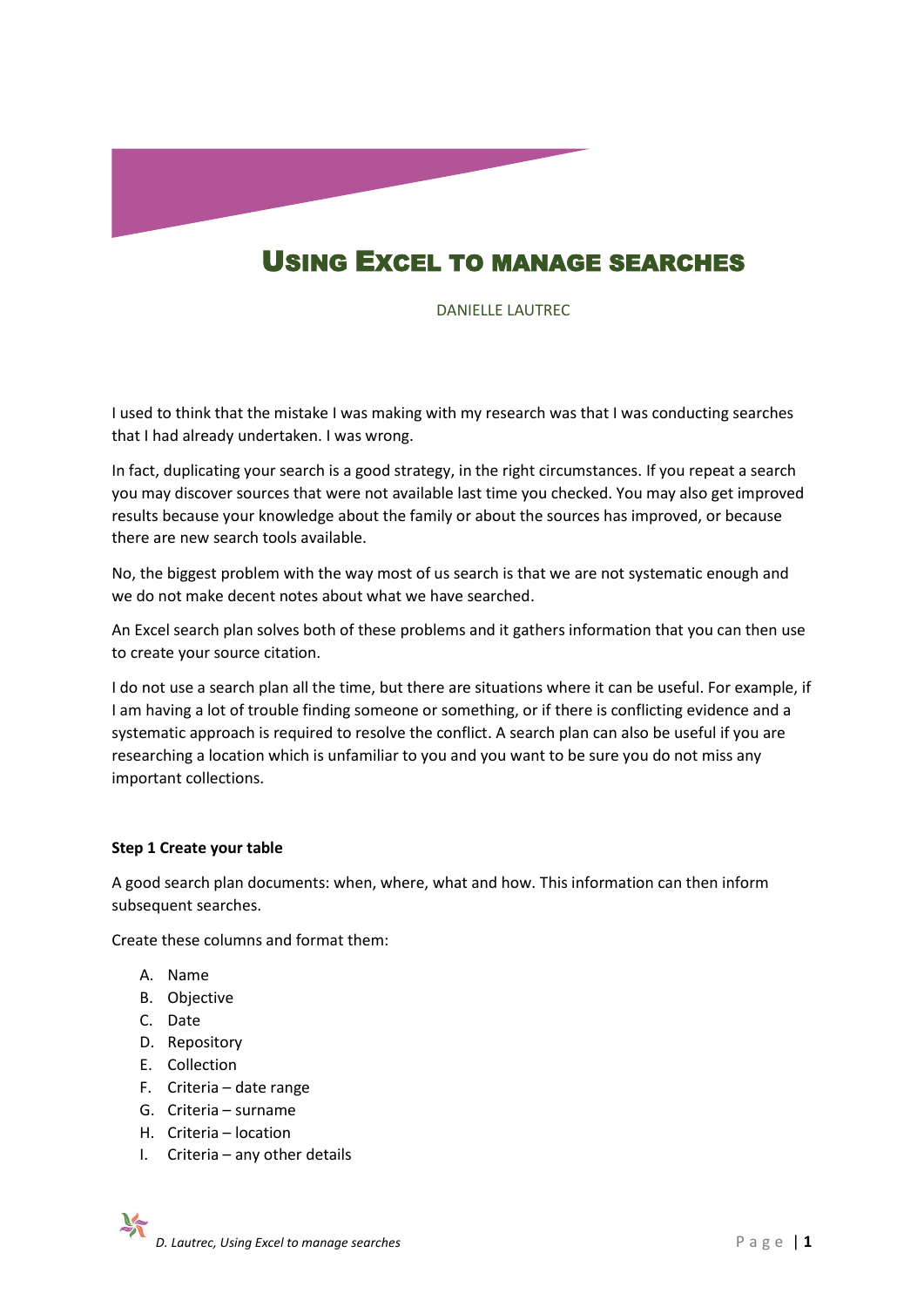## *Explanation*:

Objective – what information are you looking for? Having a specific objective helps you target your search. It determines where you look and what search criteria you use.

Date – the date you searched

Repository – this could be online or offline, e.g. Ancestry or NSW State Library

Collection –repositories gather sources into collections or databases. Which one did you search?

Criteria – which search terms and date ranges did you try?

| А            |           |      |                   |                   |                  |                                      | н |
|--------------|-----------|------|-------------------|-------------------|------------------|--------------------------------------|---|
| <b>Name</b>  | Objective | Date | <b>Repository</b> | <b>Collection</b> | Criteria - dates | Criteria - location Criteria - other |   |
|              |           |      |                   |                   |                  |                                      |   |
|              |           |      |                   |                   |                  |                                      |   |
|              |           |      |                   |                   |                  |                                      |   |
|              |           |      |                   |                   |                  |                                      |   |
|              |           |      |                   |                   |                  |                                      |   |
|              |           |      |                   |                   |                  |                                      |   |
|              |           |      |                   |                   |                  |                                      |   |
| $10^{\circ}$ |           |      |                   |                   |                  |                                      |   |

## **Step 2 Add filters**

The main benefit of creating your search plan in Excel is that you can add filters. This helps you manage the data and plan new searches based on what you have already done.

Add filter buttons to each column: Click in Cell A1, click on the Data Tab, then click on the Filter button. This adds a little drop-down arrow to each column.

You can use the drop-down arrows to filter the data using any column. You could, for example, filter the plan to show all searches conducted for a particular objective or for a particular repository and/or collection. Do this before you decide on your next search.

| <b>Repository</b> | <b>Collection</b> |
|-------------------|-------------------|
|                   |                   |
|                   |                   |
|                   |                   |

### **Step 3 Create checklists**

You often need to conduct similar searches for different people, because they have something in common. You can systematise these searches by creating checklists for different categories.

For example, you might make a checklist of collections to search for everyone who lived in London or a checklist of collections to search for everyone who was transported to Australia as a convict.

Create a new file and then start a new worksheet for each category and save the file. I call mine Search Checklists. Whenever you have a search plan that relates to one of your categories, copy the worksheet for that category from the Search Checklists file to the search plan file for that person.